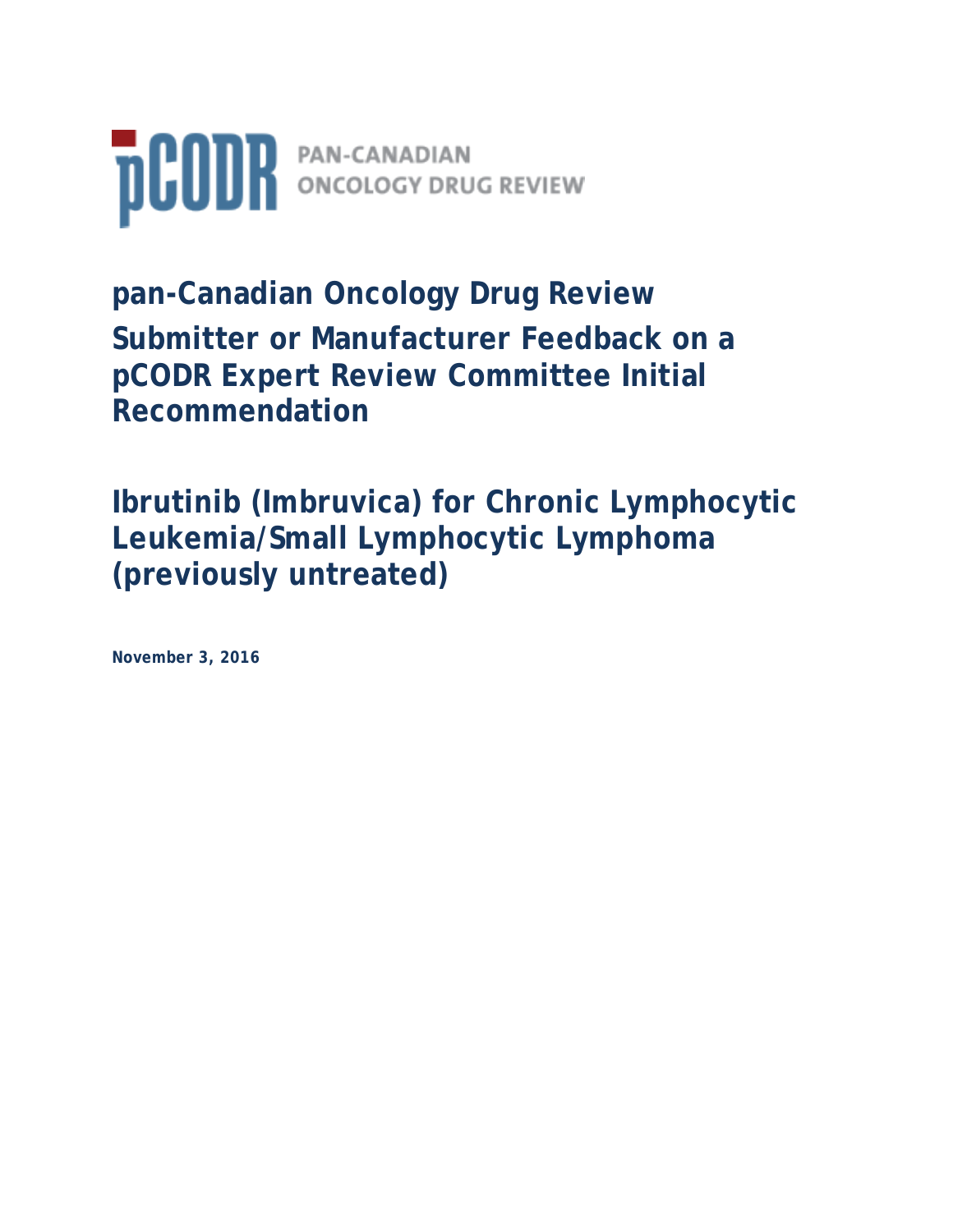## **INQUIRIES**

Inquiries and correspondence about the pan-Canadian Oncology Drug Review (pCODR) should be directed to:

pan-Canadian Oncology Drug Review 154 University Avenue, Suite 300 Toronto, ON M5H 3Y9

| Telephone:        | 613-226-2553       |
|-------------------|--------------------|
| <b>Toll Free:</b> | 1-866-988-1444     |
| Fax:              | 1-866-662-1778     |
| Email:            | requests@cadth.ca  |
| Website:          | www.cadth.ca/pcodr |
|                   |                    |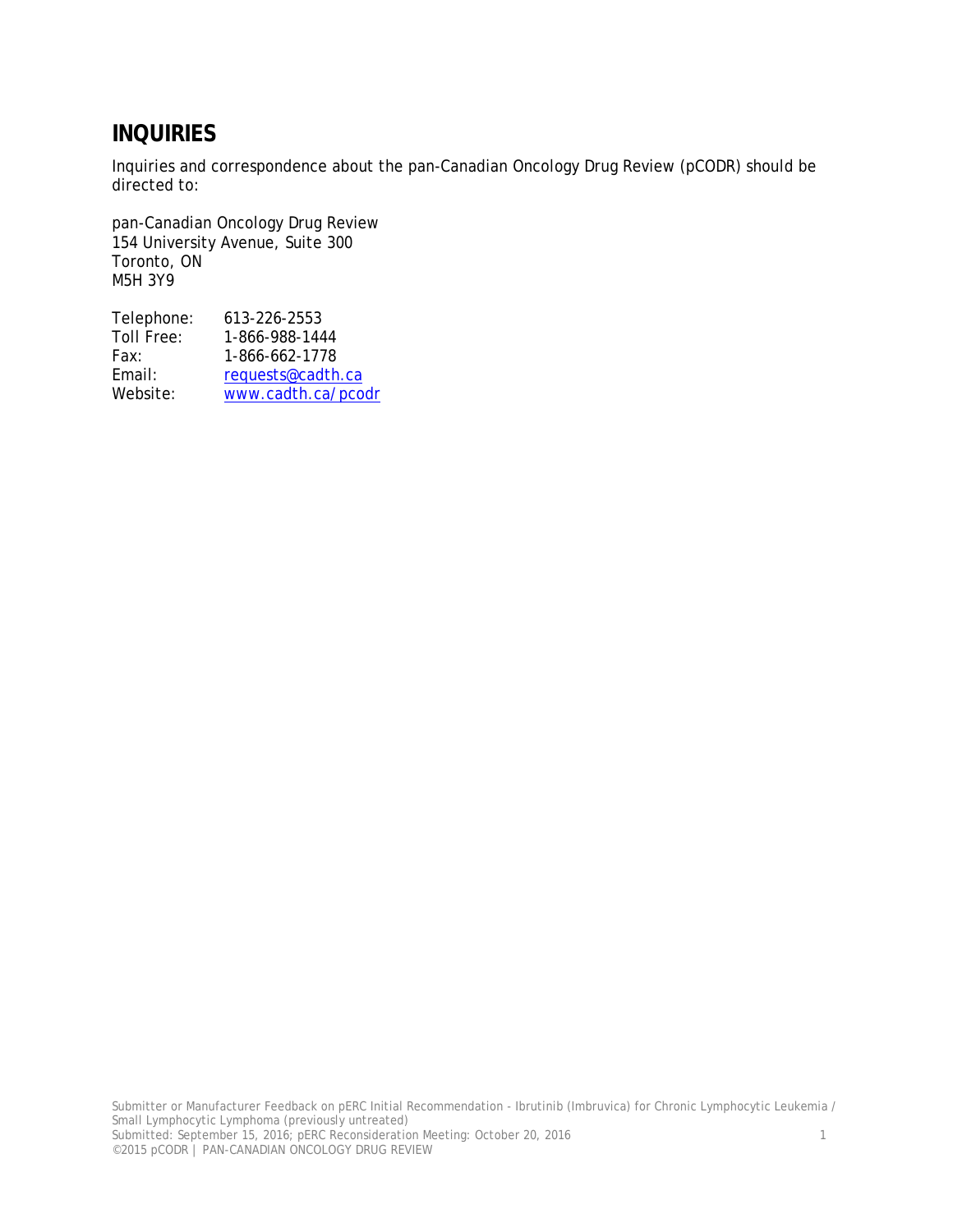# **3 Feedback on pERC Initial Recommendation**

| Name of the Drug and Indication(s): | IMBRUVICA <sup>®</sup> (ibrutinib) for the treatment of<br>patients with previously untreated chronic<br>lymphocytic leukemia and small lymphocytic<br>lymphoma for whom flurdarabine-based<br>treatment is considered inappropriate. |
|-------------------------------------|---------------------------------------------------------------------------------------------------------------------------------------------------------------------------------------------------------------------------------------|
| Role in Review (Submitter and/or    |                                                                                                                                                                                                                                       |
| Manufacturer):                      | Submitter and Manufacturer                                                                                                                                                                                                            |
| Organization Providing Feedback     | Janssen Inc.                                                                                                                                                                                                                          |

*\*pCODR may contact this person if comments require clarification. Contact information will not be included in any public posting of this document by pCODR.*

#### **3.1 Comments on the Initial Recommendation**

a) Please indicate if the Submitter (or the Manufacturer of the drug under review, if not the Submitter) agrees or disagrees with the initial recommendation:

\_\_\_\_ agrees \_\_\_x\_ agrees in part \_\_\_\_ disagree

*Please explain why the* Submitter (or the Manufacturer of the drug under review, if not the Submitter) *agrees, agrees in part or disagrees with the initial recommendation.* 

**Janssen Inc. agrees with the committee that 'there is an unmet need for more effective and tolerable treatment options for patients with previously untreated CLL/SLL'**

- The majority of patients with CLL are elderly and/or have comorbidities, and may be unsuitable to receive fludarabine-based treatment. Many of these patients would benefit from less intensive treatment options.
- Current treatment options for patients who are considered inappropriate for fludarabine-based treatment are associated with lower toxicity compared to fludarabine, but they provide limited efficacy. There is therefore a gap for treatment options that render long lasting remission with an acceptable tolerability profile.

**Janssen Inc. agrees with the committee that 'ibrutinib demonstrated an overall net clinical benefit based on clinically meaningful and statistically significant improvement in progression-free survival, improvement in overall survival, improvement in qualityof-life and a moderate but manageable toxicity profile.'**

• Ibrutinib is therefore an oral, targeted therapy that offers a new mechanism of action and fulfills the current treatment gap in previously untreated CLL/SLL.

**Janssen does not agree with the EGP reanalysis where two very unlikely assumptions**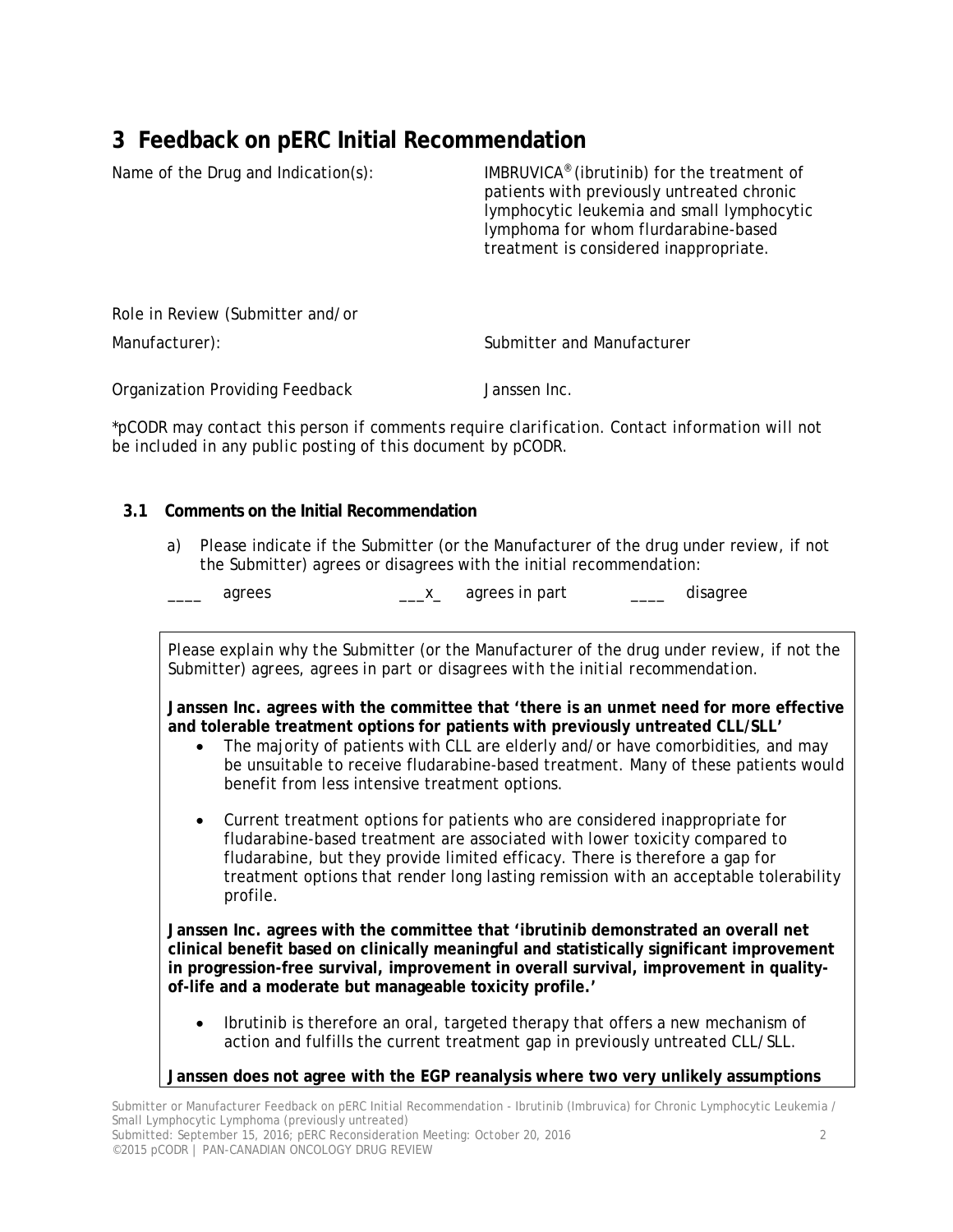**were applied to derive the upper ICER range. To derive the upper range, the EGP assumed that 1) HR for both PFS and OS are equal to 1 at the end of the trial duration; and 2) subsequent idelalisib treatment cost are applied for 50% of ibrutnib patients.**

Regarding the first assumption (HRs=1 at end of trial period):

- Janssen does not agree with this reanalysis as it is inconsistent with the available evidence:
- The OS HR observed in the Phase 3 study was 0**.**16 (95% CI, 0.05-0.56, p=0.001) compared to chlorambucil, after a median follow up of 18.4 months. At study closure, remaining study participants were transferred to the non-randomized observational study (PCYC-1116). The HR for OS for this collective data-set at the latest interim analysis was 0.44 (95% CI, 0.21-0.92), after a median follow up of 28 months. At this time, 41% of chlorambucil patients had crossed over into the ibrutinib group. This evidence therefore suggests that treatment benefit continues over time despite crossover.
- Further, in the three year follow up of the Phase 1b/2 data of 31 patients with previously untreated CLL/SLL, the estimated PFS rate was 96% (95% CI, 76.5-99.5%) at 30 months, and estimated OS rate was 97% (95% CI, 78-99.5%) at 30 months. This evidence therefore suggests that treatment benefit continues with longer follow up.
- In light of this evidence treatment benefit continuing beyond 30 months in the phase 1b/2 study, and treatment benefit continuing despite significant crossover in the collective randomized and non-randomized data-set, it is very unlikely that all treatment benefit should stop at the end of the study period. Instead, the evidence suggests that that treatment benefit will continue for some time and then attenuate over time.

Regarding the second assumption (subsequent idelalisib treatment cost are applied for 50% of ibrutinib patients).

- Janssen does not agree with coupling this assumption with the first assumption, as it is very unlikely that all ibrutinib benefit should stop at end of study, and within the same scenario, patents initially treated with ibrutinib should incur the cost of high-cost subsequent therapy.
- In addition, idelalisib is not currently widely funded for R/R CLL. Current clinician experience does not suggest that 50% of patients are being treated with idelalisib in the R/R CLL setting.

As such, while Janssen acknowledges the application of testing assumptions, Janssen does not agree with assuming both of these assumptions for the upper range. Instead, the best case estimate of the upper range is more likely made up of one but not both of these assumptions.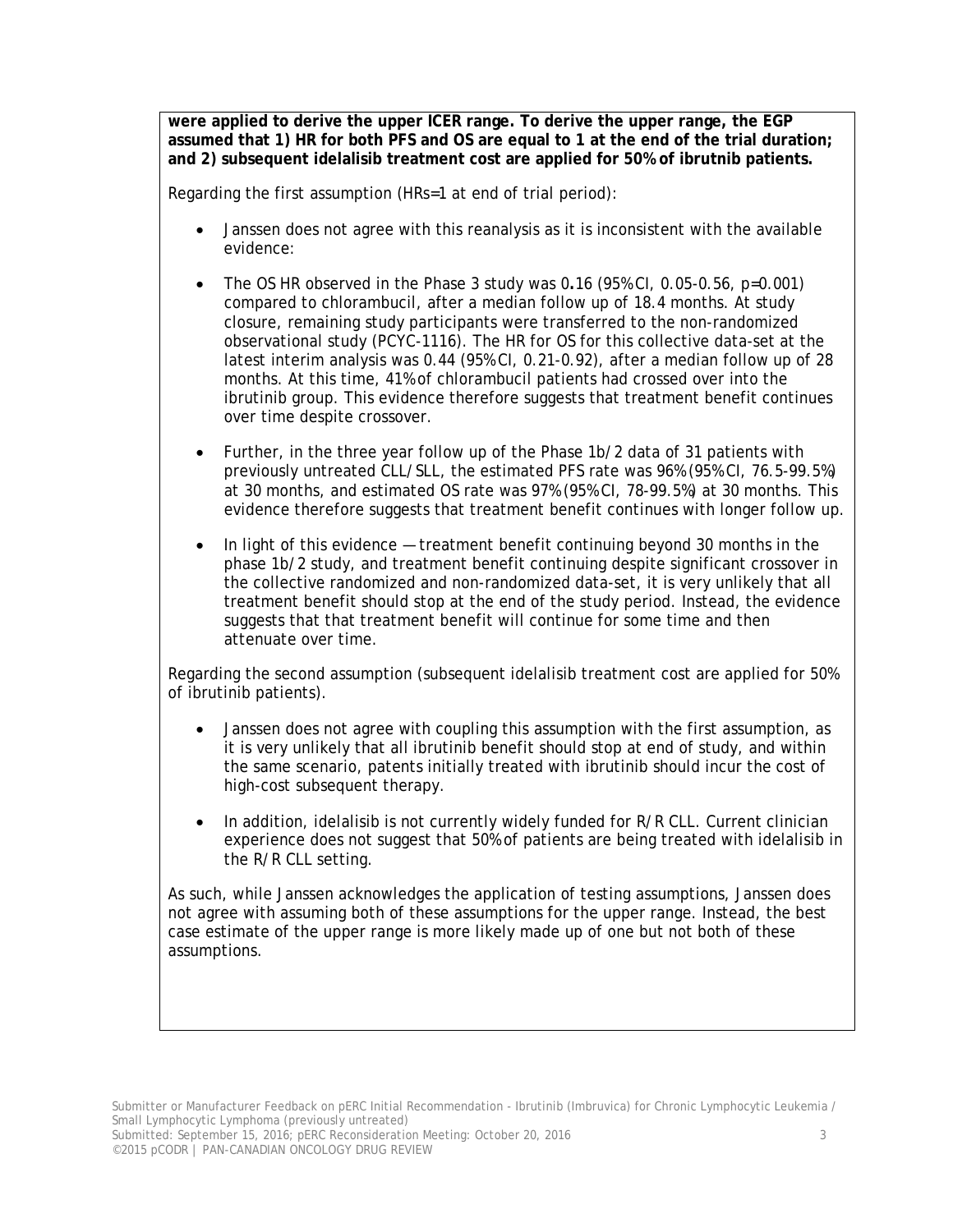b) Notwithstanding the feedback provided in part a) above, please indicate if the Submitter (or the Manufacturer of the drug under review, if not the Submitter) would support this initial recommendation proceeding to final pERC recommendation ("early conversion"), which would occur within 2(two) business days of the end of the consultation period.

| $-{}^{\chi}-$ | Support conversion to final | Do not support conversion to final |
|---------------|-----------------------------|------------------------------------|
|               | recommendation.             | recommendation.                    |

Recommendation does not require reconsideration by pERC.

Recommendation should be reconsidered by pERC.

c) Please provide feedback on the initial recommendation. Is the initial recommendation or are the components of the recommendation (e.g., clinical and economic evidence) clearly worded? Is the intent clear? Are the reasons clear?

| Page<br>Number | Section<br>Title | Paragraph,<br><b>Line Number</b> | Comments and Suggested Changes to<br><b>Improve Clarity</b> |
|----------------|------------------|----------------------------------|-------------------------------------------------------------|
|                |                  |                                  | NO COMMENTS                                                 |
|                |                  |                                  |                                                             |

#### **3.2 Comments Related to Submitter or Manufacturer-Provided Information**

Please provide feedback on any issues not adequately addressed in the initial recommendation based on any information provided by the Submitter (or the Manufacturer of the drug under review, if not the Submitter) in the submission or as additional information during the review.

Please note that new evidence will be not considered at this part of the review process, however, it may be eligible for a Resubmission. If you are unclear as to whether the information you are providing is eligible for a Resubmission, please contact the pCODR Secretariat.

| Page   Section<br>Number   Title | Section | Paragraph,<br>Line Number | Comments related to Submitter or<br>Manufacturer-Provided Information |
|----------------------------------|---------|---------------------------|-----------------------------------------------------------------------|
|                                  |         |                           | NO COMMENTS                                                           |
|                                  |         |                           |                                                                       |

#### **3.3 Additional Comments About the Initial Recommendation Document**

Please provide any additional comments:

| Page<br>Number | Section<br>Title | Paragraph,<br>Line Number | <b>Additional Comments</b> |
|----------------|------------------|---------------------------|----------------------------|
|                |                  |                           | NO COMMENTS                |
|                |                  |                           |                            |

Submitter or Manufacturer Feedback on pERC Initial Recommendation - Ibrutinib (Imbruvica) for Chronic Lymphocytic Leukemia / Small Lymphocytic Lymphoma (previously untreated)

Submitted: September 15, 2016; pERC Reconsideration Meeting: October 20, 2016 4 ©2015 pCODR | PAN-CANADIAN ONCOLOGY DRUG REVIEW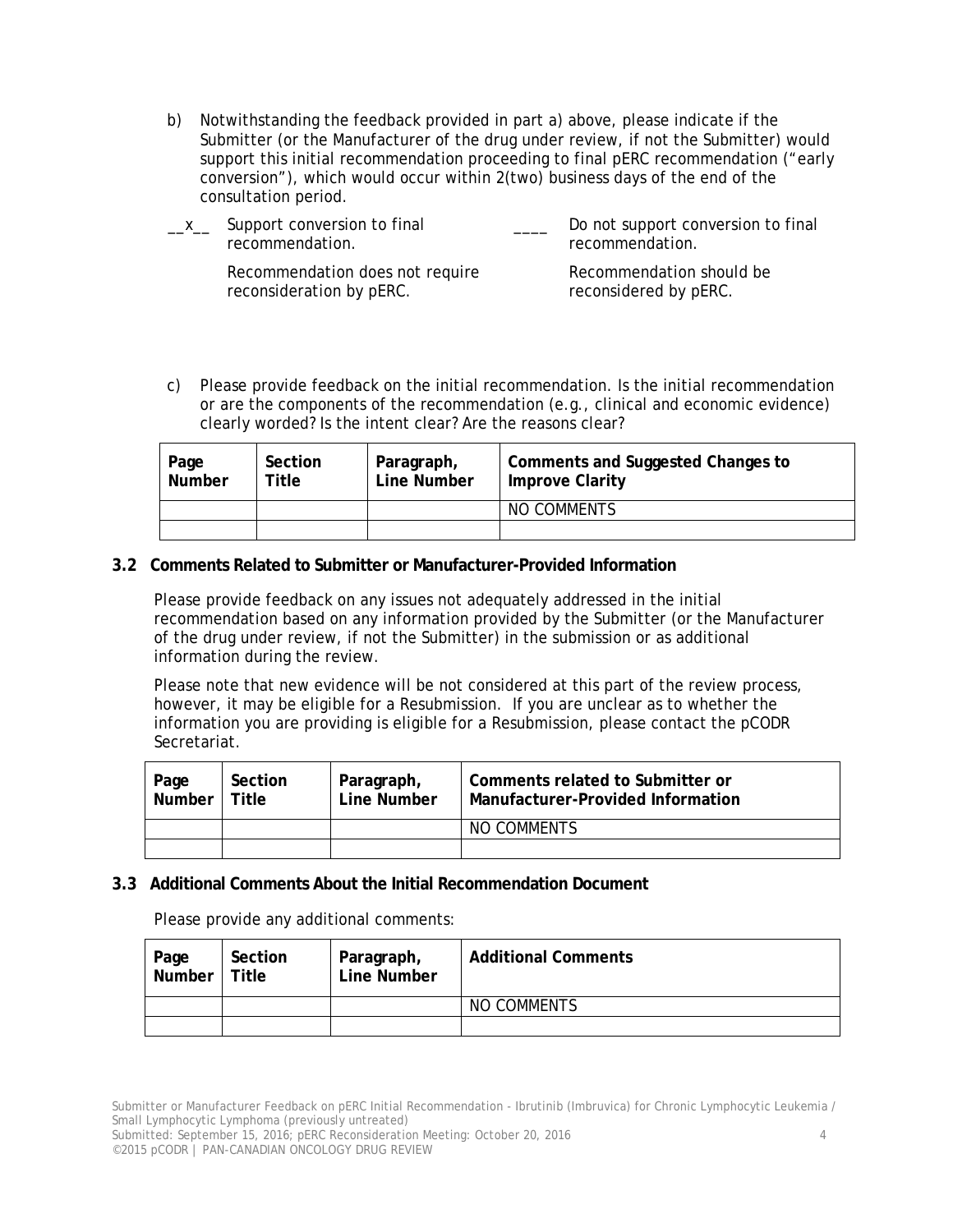## **About Completing This Template**

pCODR invites the Submitter, or the Manufacturer of the drug under review if they were not the Submitter, to provide feedback and comments on the initial recommendation made by pERC. (See www.cadth.ca/pcodr for information regarding review status and feedback deadlines.)

As part of the pCODR review process, the pCODR Expert Review Committee makes an initial recommendation based on its review of the clinical, economic and patient evidence for a drug. (See www.cadth.ca/pcodr for a description of the pCODR process.) The initial recommendation is then posted for feedback and comments from various stakeholders. The pCODR Expert Review Committee welcomes comments and feedback that will help the members understand why the Submitter (or the Manufacturer of the drug under review, if not the Submitter), agrees or disagrees with the initial recommendation. In addition, the members of pERC would like to know if there is any lack of clarity in the document and if so, what could be done to improve the clarity of the information in the initial recommendation. Other comments are welcome as well.

All stakeholders have 10 (ten) business days within which to provide their feedback on the initial recommendation and rationale. If all invited stakeholders agree with the recommended clinical population described in the initial recommendation, it will proceed to a final pERC recommendation by 2 (two) business days after the end of the consultation (feedback) period. This is called an "early conversion" of an initial recommendation to a final recommendation.

If any one of the invited stakeholders does not support the initial recommendation proceeding to final pERC recommendation, pERC will review all feedback and comments received at the next possible pERC meeting. Based on the feedback received, pERC will consider revising the recommendation document as appropriate. It should be noted that the initial recommendation and rationale for it may or may not change following consultation with stakeholders.

The final pERC recommendation will be made available to the participating provincial and territorial ministries of health and cancer agencies for their use in guiding their funding decisions and will also be made publicly available once it has been finalized.

### **Instructions for Providing Feedback**

- a) Only the group making the pCODR Submission, or the Manufacturer of the drug under review can provide feedback on the initial recommendation.
- b) Feedback or comments must be based on the evidence that was considered by pERC in making the initial recommendation. No new evidence will be considered at this part of the review process, however, it may be eligible for a Resubmission.
- c) The template for providing *Submitter or Manufacturer Feedback on pERC Initial Recommendation* can be downloaded from the pCODR website. (See www.cadth.ca/pcodr for a description of the pCODR process and supporting materials and templates.)
- d) At this time, the template must be completed in English. The Submitter (or the Manufacturer of the drug under review, if not the Submitter) should complete those sections of the template where they have substantive comments and should not feel obligated to complete every section, if that section does not apply. Similarly, the Submitter (or the Manufacturer of the drug under review, if not the Submitter) should not feel restricted by the space allotted on the form and can expand the tables in the template as required.